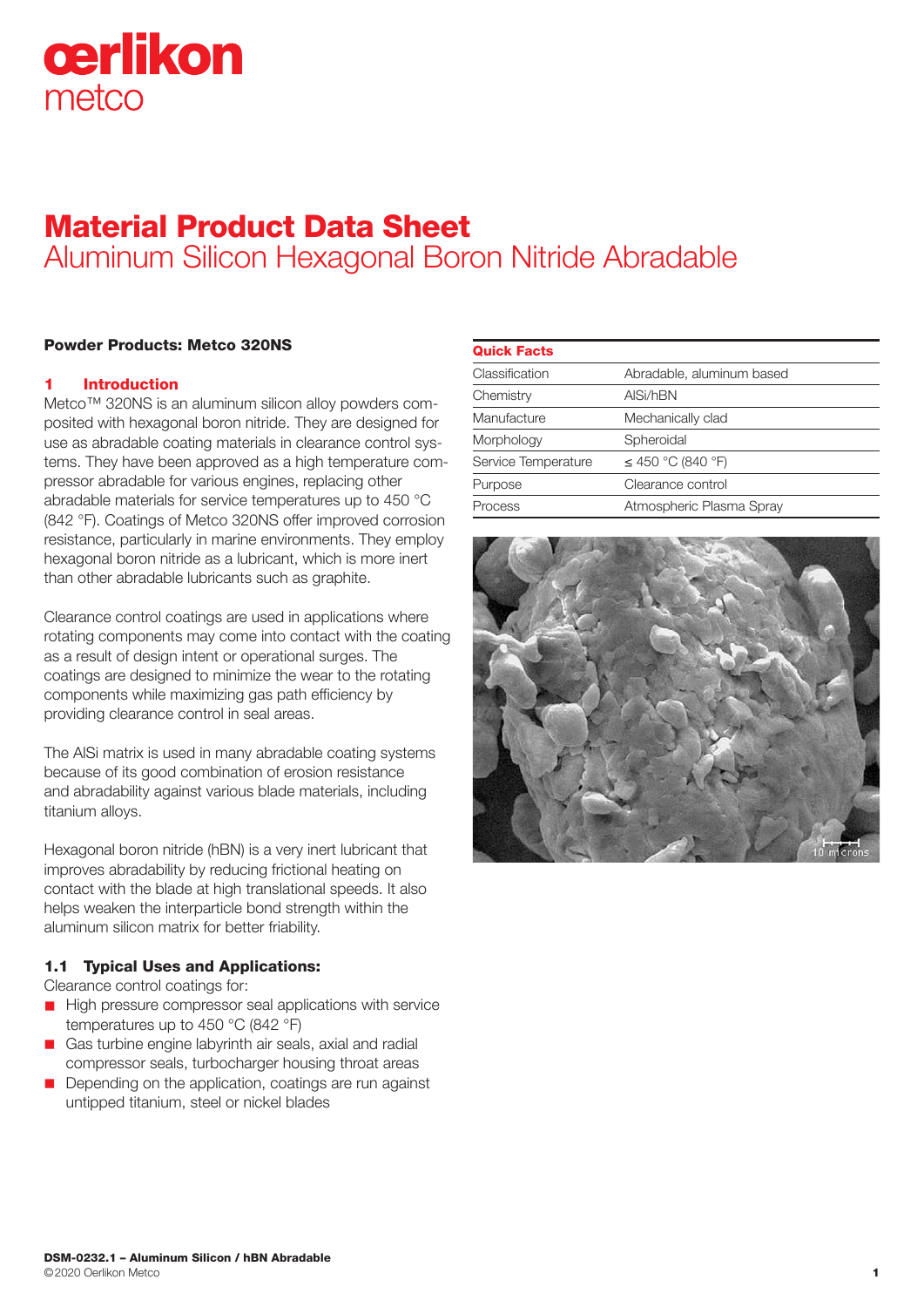# 2 Material Information

# 2.1 Chemical Composition

| <b>Product</b> | <b>Weight Percent (nominal)</b> |  |                      |                       |
|----------------|---------------------------------|--|----------------------|-----------------------|
|                |                                 |  | <b>Boron Nitride</b> | <b>Organic Binder</b> |
| Metco 320NS    | Balance                         |  |                      |                       |

# 2.2 Additional Powder Characteristics

|             | <b>Particle Size Distribution</b> |            | <b>Color</b> | <b>Morphology</b> |
|-------------|-----------------------------------|------------|--------------|-------------------|
|             | <b>Nominal Range</b>              | <b>D50</b> |              |                   |
| Metco 320NS | $-212 + 22 \mu m$                 | 63 µm      | Grev         | Spheroidal        |

Particle size analysis for upper particle size using sieve in accordance with ASTM B214; lower size analysis and D50 determined using laser diffraction (Microtrac).

#### 2.3 Key Selection Criteria

- Metco 320NS offers an excellent combination of erosion resistance, corrosion resistance and abradability.
- Coatings of Metco 320NS are compatible to run against untipped titanium, nickel alloy and steel blades and seal fins.

#### 2.4 Related Products

- $\blacksquare$  At comparable erosion resistance and abradability, coatings of Metco 320NS exhibit better corrosion resistance than Metco 313NS and similar AlSi-graphite materials. Therefore, Metco 320NS is the material of choice for new compressor designs in the temperature regime up to 450 °C ( 840 °F ).
- Use Metco 2042 for applications against untipped titanium blades and seal fins, if the application temperature exceeds the Metco 320NS capability.
- At application temperatures up to 325 °C (620 °F), Metco 601NS or Amdry 2010 may be a better selection than Metco 320NS, if improved abradability and reduced abradable transfer to the contact partner is required.

# 2.5 Customer Specifications

| <b>Product</b> | <b>Customer Specification</b>          |  |
|----------------|----------------------------------------|--|
| Metco 320NS    | <b>GE B50TF331</b>                     |  |
|                | Industria de Turbo Propulsores SMM-905 |  |
|                | <b>MTU MTS 1544</b>                    |  |
|                | Pratt and Whitney PMCS 5128-1          |  |
|                | Rolls-Royce OMAT 3/252                 |  |
|                | Rolls-Royce plc MSRR 9507/66           |  |
|                | Rolls-Royce plc RRMS 40023             |  |
|                | Snecma DMR 33.100                      |  |